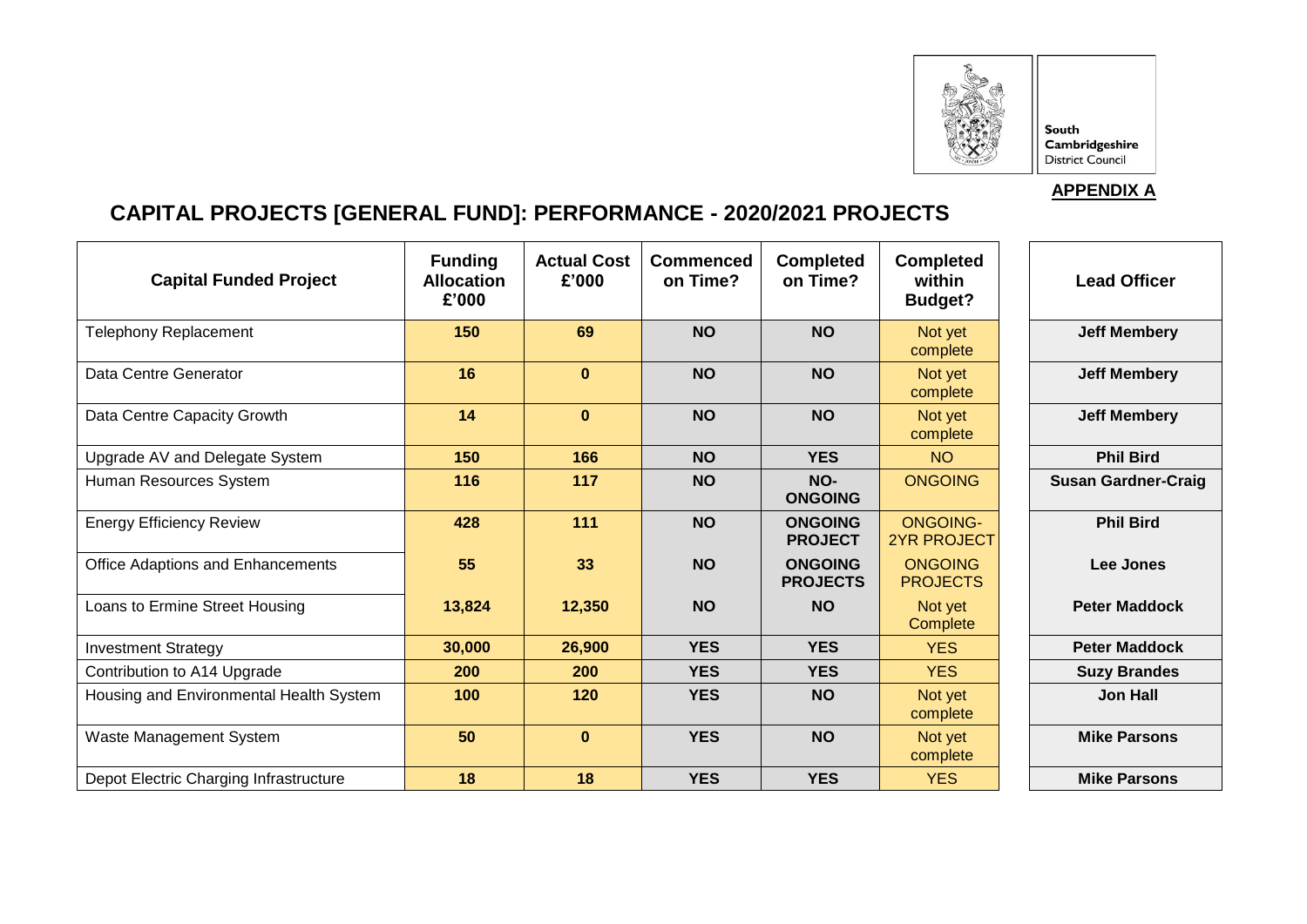| <b>Refuse Collection Vehicles</b>   | 388    | 388      | <b>YES</b> | <b>YES</b> | <b>YES</b>                                                           | <b>Mike Parsons</b>              |
|-------------------------------------|--------|----------|------------|------------|----------------------------------------------------------------------|----------------------------------|
| <b>Trade Skips</b>                  | 32     | 28       | <b>YES</b> | <b>YES</b> | <b>YES</b>                                                           | <b>Mike Parsons</b>              |
| <b>Truck Replacements</b>           | 200    | $\bf{0}$ | <b>YES</b> | <b>NO</b>  | Yes, but<br>vehicles not<br>delivered                                | <b>Mike Parsons</b>              |
| Air Quality Monitoring Equipment    | 30     | $\bf{0}$ | <b>NO</b>  | <b>NO</b>  | Not yet<br>complete                                                  | <b>Lesley Beevers</b>            |
| Parish Maintained Street Lights     | 1,400  | 1,334    | <b>YES</b> | <b>NO</b>  | Not yet<br>complete                                                  | <b>Rebecca Weymouth-</b><br>Wood |
| Housing Management System           | 150    | 138      | <b>YES</b> | <b>NO</b>  | Ongoing                                                              | <b>Peter Campbell</b>            |
| Northstowe Sports Pavilion          | 50     | $\bf{0}$ | <b>NO</b>  | <b>NO</b>  | <b>Ongoing</b>                                                       | <b>Peter Campbell</b>            |
| GF Share of HRA Capital Expenditure | 25     | 44       | <b>YES</b> | <b>YES</b> | <b>Ongoing</b>                                                       | <b>Geoff Clark</b>               |
| Sheltered Properties - Repurchase   | 500    | 516      | <b>YES</b> | <b>YES</b> | <b>Ongoing</b>                                                       | <b>Geoff Clark</b>               |
| Home Repairs Assistance             | 100    | 15       | <b>YES</b> | <b>YES</b> | <b>YES</b>                                                           | <b>Julie Fletcher</b>            |
| <b>Disabled Facilities Grants</b>   | 610    | 689      | <b>YES</b> | <b>YES</b> | <b>Exceeded</b><br>forecast budget<br>but fully funded<br>from grant | <b>Julie Fletcher</b>            |
| Aerial Photography Refresh          | 15     | $\bf{0}$ | <b>NO</b>  | <b>NO</b>  | <b>NO</b>                                                            | <b>Sharon Brown</b>              |
| <b>TOTAL</b>                        | 48,621 |          |            |            |                                                                      |                                  |

## **REVIEW OF SCHEME: [PROJECT]**

#### **Telephony Replacement System and Data Centre projects:**

2020/2021 saw minimal spend on the telephone replacement project mainly due to experiencing a delay in the commencement of the project. The implementation process began in the summer with the project be completed over the coming months.

#### **Human Resources system:**

The new HR system has successfully been implemented; the team continues to work on further functionality of the system. An additional £96,000 is expected to be spent in 2021/2022 on configuration, project support and legacy data work to ensure historic data can be accessed.

#### **Energy Efficiency Review, Office Adaptations and Enhancements:**

The Greening of South Cambs Hall is an ongoing project to be completed over a two-year period. The project has suffered some setbacks from its original timeline mainly due to the pandemic and increase in global steel costs.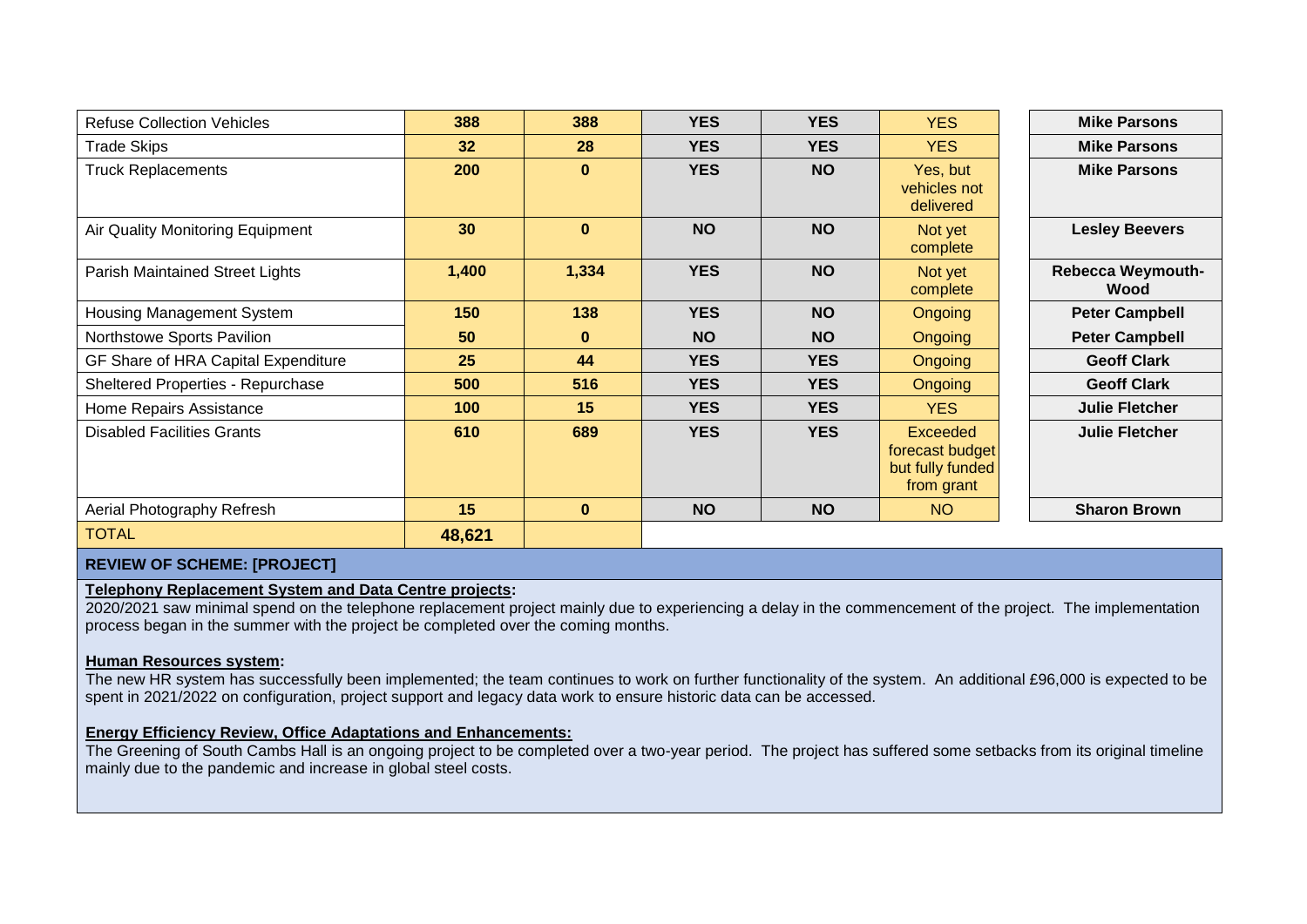#### **Ermine Street Housing:**

It was expected that £13.824m would be advanced to Ermine Street Housing Ltd, the Council's wholly owned subsidiary. During 2020/2021, £12.349m was advanced as although some of the delays caused by the pandemic were recovered not all were.

#### **Investment Strategy**:

The revised budget for 2020/21 was set at £30m for the year and spend was £26.916m. Two properties were purchased, 296 Cambridge Science Park and the Vitrum building on St John's Innovation Park. There was also significant spend on 270 Science Park to prepare the building for letting during 2021/22.

#### **Contribution to A14 Upgrade:**

The first contribution of £200,000 towards the infrastructure and upgrade of the A14 was made in 2020/2021. There will be a further charge in each of the next 24 years until the balance on the reserve is exhausted.

#### **Housing Management System:**

The rents accounting element of the system went live during 2020/2021, however due to commitments of delivering the Covid business grants the service was unable to further test additional functionality of the system. £12,000 in relation to the Orchard Housing system was requested to be carried forward from 2020/2021 to complete the project in 2021/2022.

#### **Waste Management System:**

Delays have been experienced during the implementation programme of the system which has had a significant impact on the original timeline for this project. 3C are waiting for the finance and accountability functionality of the Yotta Alloy system to be released to move the project forward during 2021/2022.

#### **Electric Charging Infrastructure:**

In 2020/2021 the Electric Charging Infrastructure was purchased and installed at the Depot as initially proposed.

#### **Truck Replacements:**

The vehicle replacements for the waste and street cleansing fleet were ordered during 2020/2021, though not delivered as planned. A request to carry forward the budget into 2021/2022 for this project was made to Full Council in September.

#### **Air Quality Monitoring Equipment:**

Equipment totalling around £30,000 for the installation of air quality monitors, collate baseline data and commence remedial action at sensitive sites was not purchased during 2020/2021 and will now occur in 2021/2022.

#### **Disabled Facilities Grants:**

The expenditure is dependent upon residents applying for grant funding or referrals through an Occupational Therapist. The grants paid exceeded the budget allocated for 2020/2021, though fully funded from County allocations retained from previous years.

#### **Aerial Photography Refresh:**

Expenditure relating to the Aerial Photography project was not carried out in 2020/2021 as expected due to a legal matter. However, it is envisaged this will occur in 2021/2022.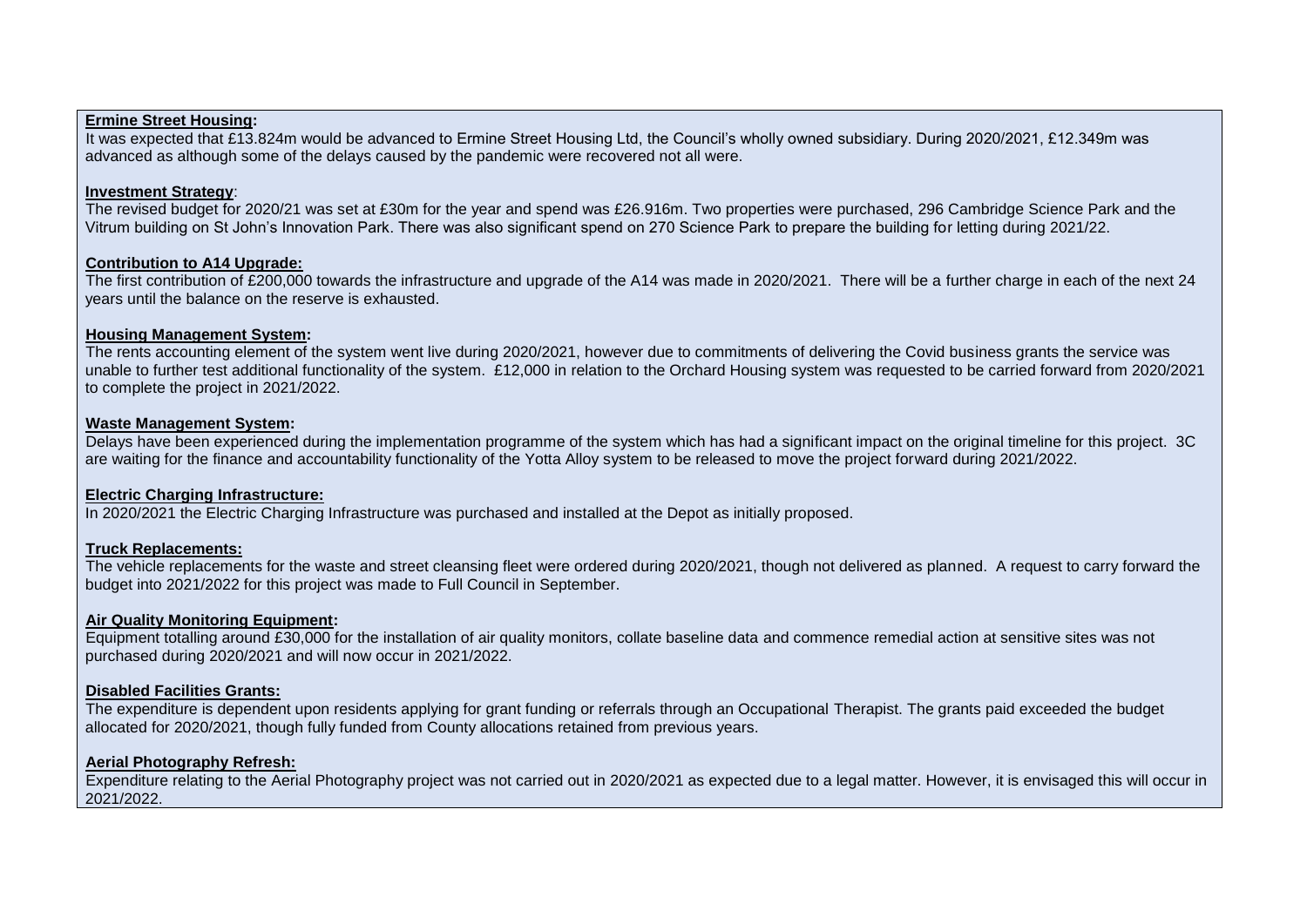# **CAPITAL PROJECTS [HOUSING REVENUE ACCOUNT]: PERFORMANCE - 2020/2021 PROJECTS**

| <b>Capital Funded Project:</b><br><b>Improvements to Existing Stock</b> | <b>Funding</b><br><b>Allocation</b><br>£'000 | <b>Actual Cost</b><br>£'000 | <b>Commenced</b><br>on Time? | <b>Completed</b><br>on Time? | <b>Completed</b><br>within<br><b>Budget?</b> | <b>Lead Officer</b> |
|-------------------------------------------------------------------------|----------------------------------------------|-----------------------------|------------------------------|------------------------------|----------------------------------------------|---------------------|
| Water / Drainage Upgrades                                               | 83                                           | 36                          | <b>Ongoing</b>               | <b>Ongoing</b>               | Ongoing                                      | <b>Eddie Spicer</b> |
| Drainage Upgrades                                                       | 310                                          | 106                         | Ongoing                      | <b>Ongoing</b>               | Ongoing                                      | <b>Eddie Spicer</b> |
| <b>Disabled Adaptations</b>                                             | 890                                          | 488                         | Ongoing                      | Ongoing                      | Ongoing                                      | <b>Eddie Spicer</b> |
| Change of Tenancy - Capital                                             | 800                                          | 615                         | <b>Ongoing</b>               | <b>Ongoing</b>               | Ongoing                                      | <b>Eddie Spicer</b> |
| Rewiring                                                                | 380                                          | 12                          | Ongoing                      | <b>Ongoing</b>               | Ongoing                                      | <b>Eddie Spicer</b> |
| Heating Installation                                                    | 2,229                                        | 1,100                       | Ongoing                      | Ongoing                      | Ongoing                                      | <b>Eddie Spicer</b> |
| <b>Energy Conservation</b>                                              | 444                                          | 33                          | Ongoing                      | <b>Ongoing</b>               | Ongoing                                      | <b>Eddie Spicer</b> |
| Estate Roads, Paths & Lighting                                          | 70                                           | 113                         | Ongoing                      | Ongoing                      | Ongoing                                      | <b>Eddie Spicer</b> |
| Garage Refurbishment                                                    | 50                                           | $\mathbf{0}$                | Ongoing                      | Ongoing                      | Ongoing                                      | <b>Eddie Spicer</b> |
| Parking/Garages                                                         | 326                                          | 150                         | <b>Ongoing</b>               | Ongoing                      | Ongoing                                      | <b>Eddie Spicer</b> |
| <b>Window Replacement</b>                                               | 600                                          | 440                         | <b>Ongoing</b>               | Ongoing                      | Ongoing                                      | <b>Eddie Spicer</b> |
| Re-Roofing                                                              | 550                                          | 445                         | <b>Ongoing</b>               | <b>Ongoing</b>               | Ongoing                                      | <b>Eddie Spicer</b> |
| <b>Full Refurbishments</b>                                              | 300                                          | 70                          | <b>Ongoing</b>               | Ongoing                      | Ongoing                                      | <b>Eddie Spicer</b> |
| <b>Structural Works</b>                                                 | 200                                          | 150                         | Ongoing                      | Ongoing                      | <b>Ongoing</b>                               | <b>Eddie Spicer</b> |
| Asbestos Removal                                                        | 60                                           | 110                         | <b>Ongoing</b>               | <b>Ongoing</b>               | <b>Ongoing</b>                               | <b>Eddie Spicer</b> |
| Kitchen Refurbishment                                                   | 642                                          | 325                         | Ongoing                      | <b>Ongoing</b>               | <b>Ongoing</b>                               | <b>Eddie Spicer</b> |
| <b>Bathroom Refurbishment</b>                                           | 300                                          | 155                         | Ongoing                      | <b>Ongoing</b>               | Ongoing                                      | <b>Eddie Spicer</b> |
| Fire Door Replacement Programme                                         | 327                                          | $\mathbf{0}$                | <b>Ongoing</b>               | Ongoing                      | Ongoing                                      | <b>Eddie Spicer</b> |
| Fencing                                                                 | 70                                           | 92                          | Ongoing                      | Ongoing                      | <b>Ongoing</b>                               | <b>Eddie Spicer</b> |
| <b>TOTAL</b>                                                            | 8,769                                        | 4,598                       |                              |                              |                                              |                     |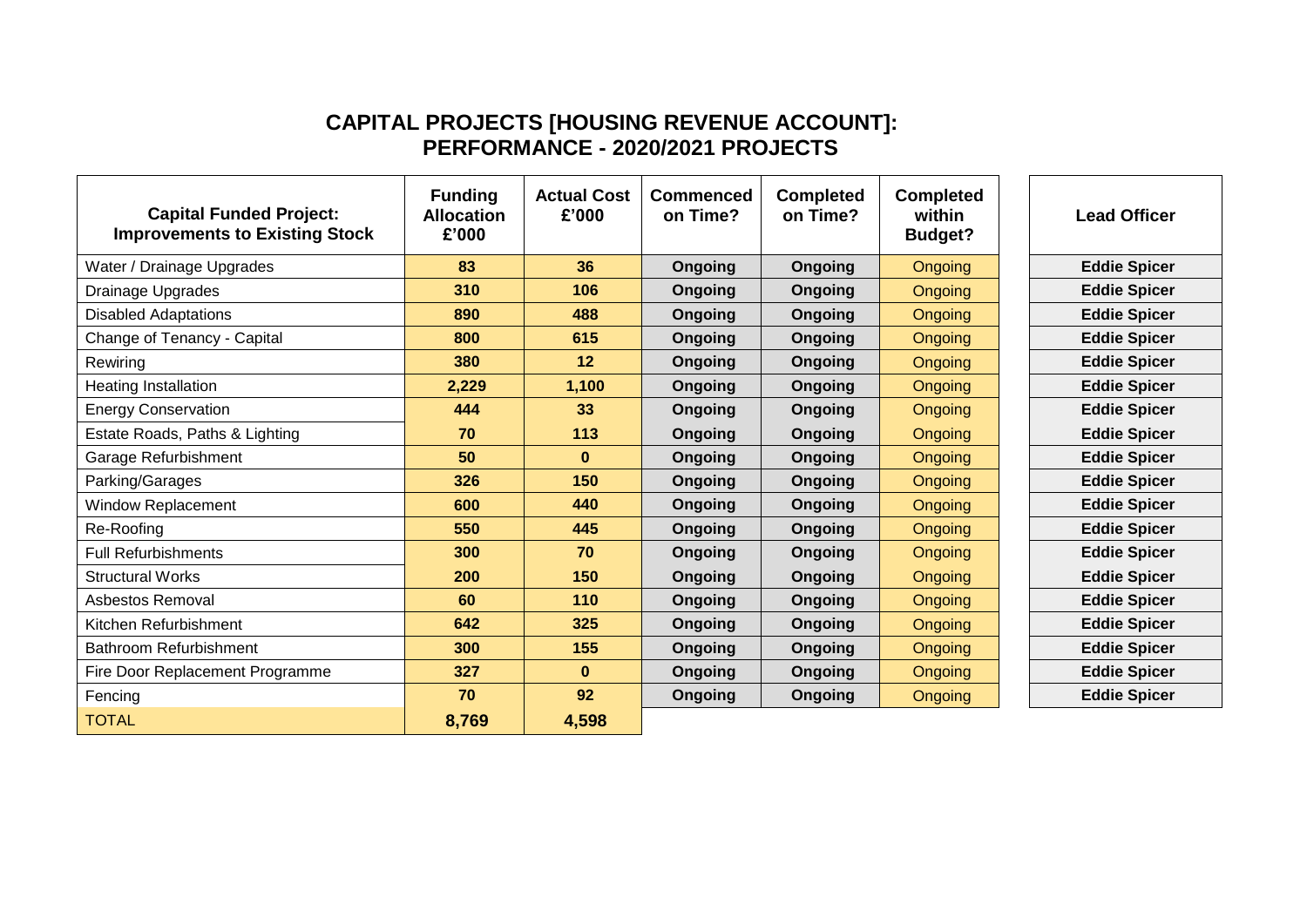| <b>Capital Funded Project:</b><br><b>Other Improvements</b> | <b>Funding</b><br><b>Allocation</b><br>£'000 | <b>Actual Cost</b><br>£'000 | <b>Commenced</b><br>on Time? | <b>Completed</b><br>on Time? | <b>Completed</b><br>within<br>Budget? | <b>Lead Officer</b> |
|-------------------------------------------------------------|----------------------------------------------|-----------------------------|------------------------------|------------------------------|---------------------------------------|---------------------|
| Sheltered Housing and Other Stock                           | 50                                           | 15                          | <b>Ongoing</b>               | Ongoing                      | Ongoing                               | <b>Eddie Spicer</b> |
| <b>Flats</b>                                                | 20                                           | 158                         | <b>Ongoing</b>               | Ongoing                      | Ongoing                               | <b>Eddie Spicer</b> |
| <b>TOTAL</b>                                                | 70                                           | 173                         |                              |                              |                                       |                     |

| <b>Capital Funded Project:</b><br><b>HRA New Build</b> | <b>Funding</b><br><b>Allocation</b><br>£'000 | <b>Actual Cost</b><br>£'000 | <b>Commenced</b><br>on Time? | <b>Completed</b><br>on Time? | <b>Completed</b><br>within<br>Budget? | <b>Lead Officer</b>      |
|--------------------------------------------------------|----------------------------------------------|-----------------------------|------------------------------|------------------------------|---------------------------------------|--------------------------|
| Pembroke Way, Teversham                                | 538                                          | 542                         | <b>YES</b>                   | <b>YES</b>                   | N <sub>o</sub>                        | <b>Kirstin Donaldson</b> |
| Linton Road, Gt Abington                               | 161                                          | 161                         | <b>YES</b>                   | <b>YES</b>                   | <b>Yes</b>                            | <b>Kirstin Donaldson</b> |
| Grace Crescent, Hardwick (Rented)                      | 903                                          | 911                         | <b>YES</b>                   | <b>Ongoing</b>               | <b>Ongoing</b>                        | <b>Kirstin Donaldson</b> |
| Grace Crescent, Hardwick (Shared<br>Ownership)         | 817                                          | 773                         | <b>YES</b>                   | <b>Ongoing</b>               | <b>Ongoing</b>                        | <b>Kirstin Donaldson</b> |
| Burton End, West Wickham                               | 304                                          | 342                         | <b>YES</b>                   | <b>YES</b>                   | Yes                                   | <b>Kirstin Donaldson</b> |
| Bennel Farm, Toft                                      | 3,273                                        | 2,837                       | <b>YES</b>                   | <b>Ongoing</b>               | Ongoing                               | <b>Kirstin Donaldson</b> |
| Station Road, Foxton                                   | 215                                          | 238                         | <b>YES</b>                   | <b>YES</b>                   | <b>Yes</b>                            | <b>Kirstin Donaldson</b> |
| Babraham Road, Sawston                                 | 2,661                                        | 2,308                       | <b>YES</b>                   | <b>Ongoing</b>               | <b>Ongoing</b>                        | <b>Kirstin Donaldson</b> |
| Impington Lane, Impington                              | 1,251                                        | 993                         | <b>YES</b>                   | <b>Ongoing</b>               | <b>Ongoing</b>                        | <b>Kirstin Donaldson</b> |
| Northstowe, Phase 2a                                   | 1,139                                        | 11                          | <b>NO</b>                    | <b>Ongoing</b>               | <b>Ongoing</b>                        | <b>Kirstin Donaldson</b> |
| Emerson Road, Gt Abington                              | 109                                          | 302                         | <b>YES</b>                   | <b>Ongoing</b>               | <b>Ongoing</b>                        | <b>Kirstin Donaldson</b> |
| High Street, Meldreth                                  | 288                                          | 3                           | <b>YES</b>                   | Ongoing                      | <b>Ongoing</b>                        | <b>Kirstin Donaldson</b> |
| Orchard Gardens, Meldreth                              | 403                                          | 1,326                       | <b>YES</b>                   | Ongoing                      | <b>Ongoing</b>                        | <b>Kirstin Donaldson</b> |
| <b>TOTAL</b>                                           | 12,062                                       | 10,747                      |                              |                              |                                       |                          |